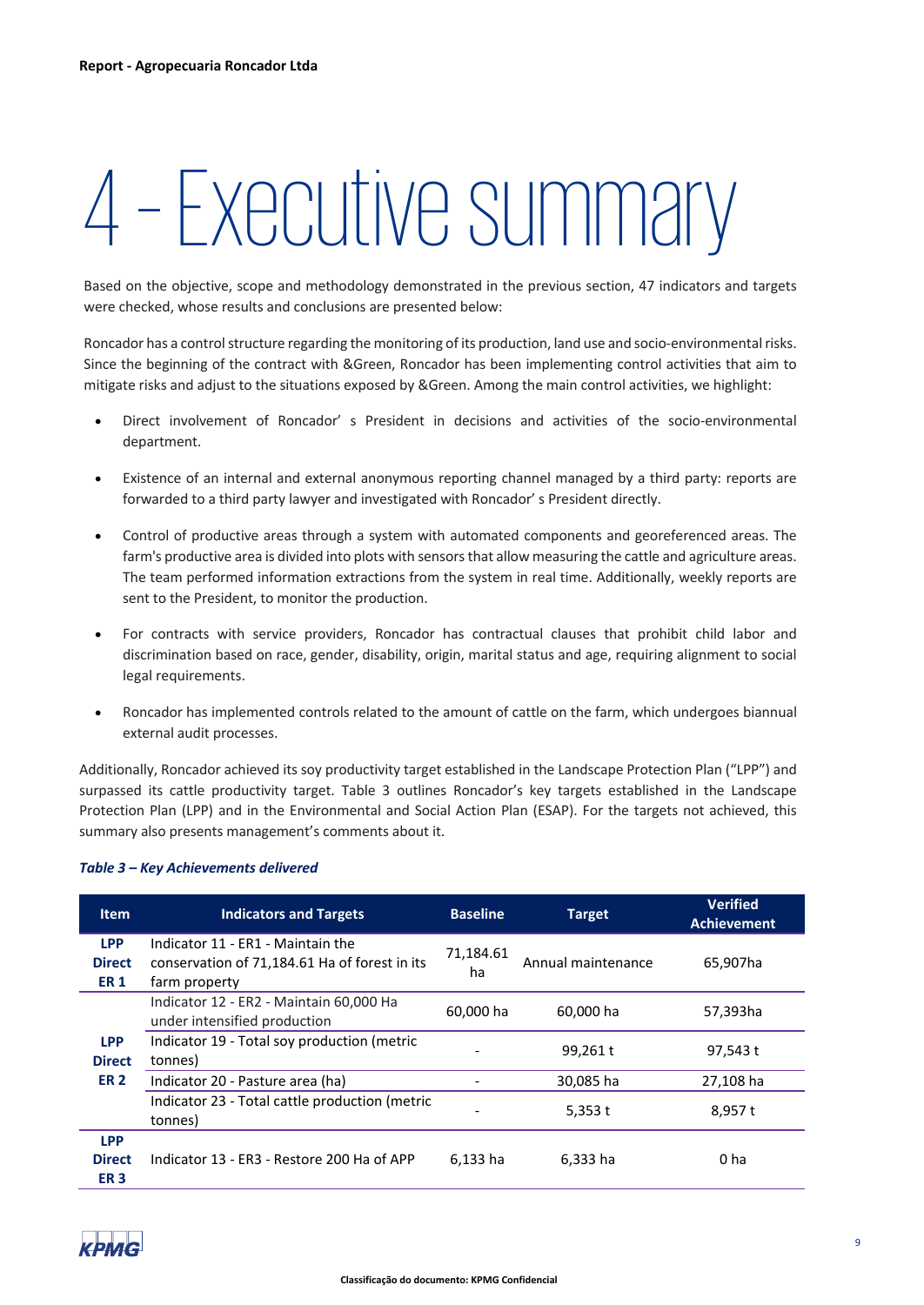Target achieved

| <b>LPP</b><br><b>Indirect</b><br><b>ER1</b>          | Indicator 26 - Direct suppliers of cattle with<br>negative certificate of embargo issued by<br>IBAMA - Brazilian Institute of Environment<br>and Renewable Natural Resources<br>Indicator 27 - Indirect Commitments (ERs): -<br>On the implementation of the NDPE:<br>occurrence of incidence of IBAMA penalties | Policy, procedures<br>developed and<br>implemented                                                              | All cattle suppliers<br>had negative<br>certificate of<br>embargo<br>Target achieved<br>No occurrence of<br><b>IBAMA</b> penalties |
|------------------------------------------------------|------------------------------------------------------------------------------------------------------------------------------------------------------------------------------------------------------------------------------------------------------------------------------------------------------------------|-----------------------------------------------------------------------------------------------------------------|------------------------------------------------------------------------------------------------------------------------------------|
|                                                      | Indicator 28 - Indirect Commitments (ERs): -<br>Engagement with the Araguaia League to<br>promote the ICL project and the forest code<br>concept                                                                                                                                                                 | Financial support as a<br>member, participate<br>of activities proposed<br>by the Association                   | Target achieved                                                                                                                    |
| <b>LPP</b><br><b>Indirect</b><br><b>ER2</b>          | Indicator 29 - Hectares under Crop Livestock<br>Integration (ICL) in Pioneira                                                                                                                                                                                                                                    | Instructions provided<br>on (i) planting and<br>pasture                                                         | Target achieved                                                                                                                    |
|                                                      | Indicator 30 - Soy productivity in Pioneira<br>(bags/ha)                                                                                                                                                                                                                                                         | management,<br>(ii) cattle operational                                                                          |                                                                                                                                    |
|                                                      | Indicator 31 - Cattle productivity in Pioneira<br>(AU/ha)                                                                                                                                                                                                                                                        | management,<br>(iii)cattle feeding, (iv)<br><b>IATF</b>                                                         |                                                                                                                                    |
|                                                      | Indicator 36 - Existence of partnership with<br>some organization carried out in the context<br>of the landscape protection plan                                                                                                                                                                                 | Financial support as a<br>member, participate<br>of activities proposed<br>by the Association                   | Target achieved                                                                                                                    |
| <b>LPP</b><br><b>Indirect</b><br><b>ER 2+ER</b><br>3 | Indicator 35 - List of communication<br>activities for the promotion of the ICL<br>production model and restoration of<br>Roncador                                                                                                                                                                               | At least 01<br>promotion per year,<br>out of a required<br>combination of any<br>03 promotions under<br>ER2+ER3 | Target achieved                                                                                                                    |
| <b>ESAP</b>                                          | Indicator 40 to 47 - Environmental and Social<br>Action Plan (ESAP) compliance                                                                                                                                                                                                                                   | Follow ESAP's actions<br>and deadlines                                                                          | Target achieved.<br>Out of the 8<br>commitments<br>expected to be met<br>by December 2021,<br>only indicator 42<br>showed a gap    |

# • **Environmental Return (ER) targets not achieved**

Indicator 11 ER1 - Maintain forest conservation on its property

Target 71,184.61 Ha versus achieved 65,907Ha

*Management's Comments*: It was explained that the information was filed at SEMA, but has not yet been accepted. Target not met due to process at INCRA, which expropriated the forest area of the farm (see p. 24 of this report)

Indicator 12 ER2 - Maintain 60,000 ha under intensified production

Target of 60,000 Ha versus achieved of 57,393 Ha

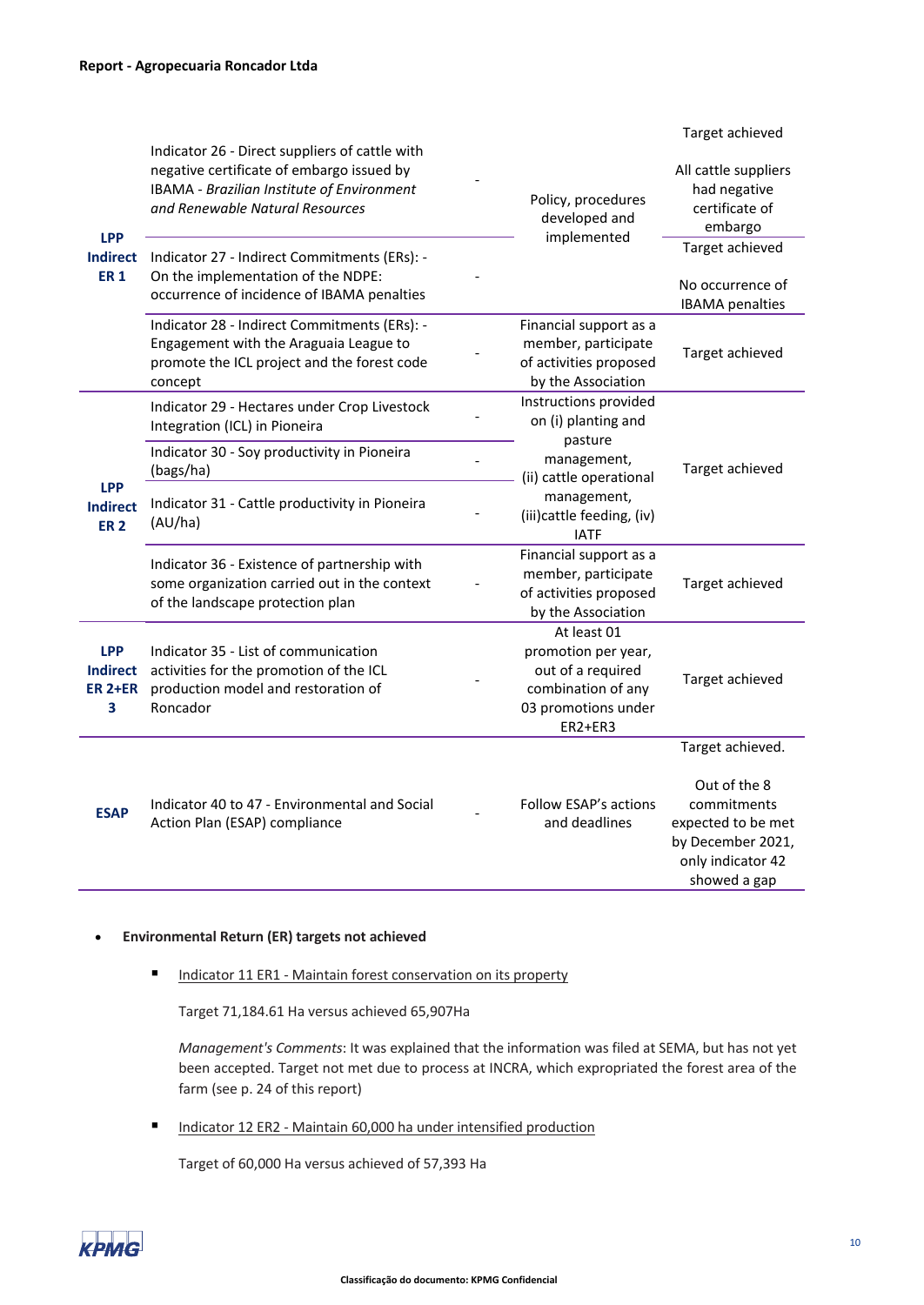*Management's Comments*: It was presented as justification that the baseline value is incorrect, since new monitoring technologies have been implemented, allowing more accurate measurement of the farm's productive areas (see p. 24 of this report).

#### Indicator 13 ER3 - Restore 200 hectares (Ha) of APP

Target 6,333 Ha versus achieved of baseline 6,133Ha, with additional 0 Ha restored

*Management's Comments*: It was explained that the seedlings planted in 2020 died due to a period of drought and it was necessary to replant to replace the lost values. Roncador presented meteorological evidence of the rainfall regime in the region to confirm the drought that occurred (see p. 24 of this report).

#### • **Partially compliance on environmental management system item**

Indicator 42 ESAP - Preparation of document with flow chart that clarifies (a) the policy commitment (based on 1.1), (b) the procedures in place, (c) the monitoring indicator and review process.

The Environmental and Social Management System ("SGAS" or "ESMS") verified did not present monitoring indicators in relation to the themes cited in the policy. Although the ESMS presents activities and actions to mitigate environmental impacts, no indicators were identified to monitor their evolution and/or regression (see p. 34 of this report)

Although Roncador has controls and practices in place, non-conformities have been identified that require special attention and need to be addressed. The list bellow details those non-conformities:

#### • **Divergence between the size of the reported area versus the verified area.**

■ Indicator 05 - Permanent Agricultural Area (Ha)

Reported 5,000 Ha versus verified 5,120 Ha

# **Difference of 2.4%, not significant**.

*Management's Comments*: It was informed that the divergence identified occurs due to machinery operations that require a larger area than the actual planted area to perform maneuvers. The data did not need to be adjusted, because it presented a non-significant deviation according to the adopted premise (see p.20 of this report).

Indicator 06 - ICL Area (Ha)

Reported 25,820 ha versus verified 25,175 ha

# **Difference of 2.4%, not significant**.

*Management's Comments*: It was informed that the divergence identified is equivalent to a period of the year when part of the farm is in the nutrient replacement phase as part of the planting preparation and therefore is not under the Crop-Livestock Integration (ICL) regime. (see p. 20 of this report).

Indicator 08 - Protected Area (Ha)

Reported 66,033 ha versus verified 65,907 ha

# **Difference of 0.19%, not significant.**

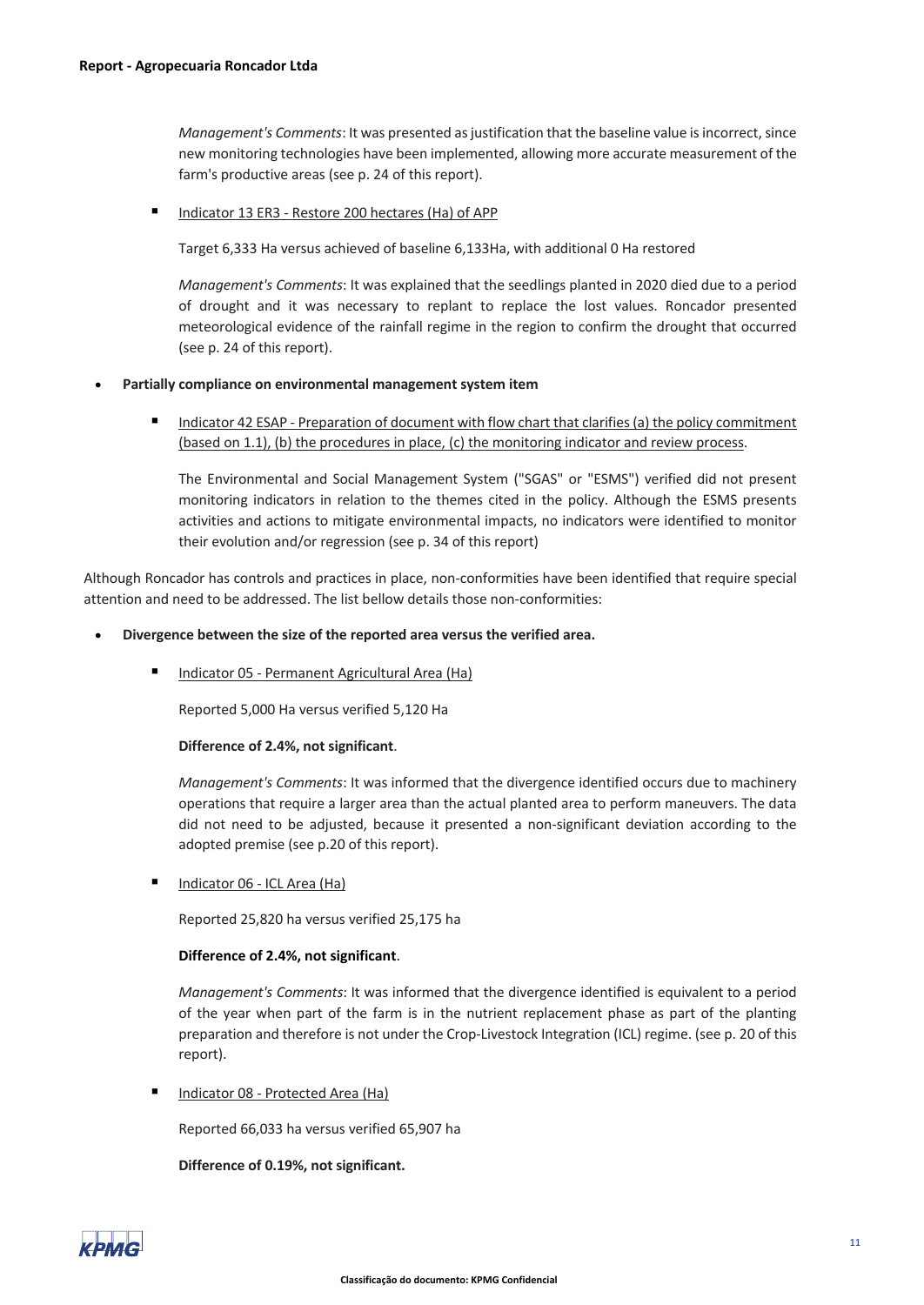*Management's Comments for indicators*: Roncador lost a land lawsuit against INCRA, which expropriated the forest area of the farm .The reported value is in line with the values filed in the CAR in November 2021. On 28th March 2022, a preliminary analysis from SEMA was released, that updates Roncador' s Permanent Protection Area measurement. Because the process of CAR regularization is still active at SEMA, the final values can change again once the process is finished (see p. 22 of this report).

Indicator 09 - Permanent Protection Area (Ha)

Reported 6,012 ha versus verified 5,768 ha

# **Difference of 4%, not significant.**

*Management's Comments*: Roncador lost a land lawsuit against INCRA, which expropriated the forest area of the farm. Because of that, Roncador' s CAR has an ongoing administrative process aiming its regularization. The reported value is in line with the values filed in the CAR in November 2021. On 28th March 2022, a preliminary analysis from SEMA was released. SEMA also required additional data to validate those results. Once it is finished, it could affect the amount of land to be classified as Legal Reserve (Reserva Legal<sup>[4](#page-3-0)</sup>)and APP (Permanent Preservation Area) (see p. 22 of this report).

Indicator 10 – Other areas

Reported 3,658 ha versus verified 4,247 ha

# **Difference of 16.1%, significant.**

*Management's Comments for indicators*: Roncador informs that this value is the difference between the sum of the productive and reserve areas, subtracted from the total value and includes areas of water, roads and buildings. The reported value is in line with the values filed in the CAR in November 2021. On 28th March 2022, a new official analysis from SEMA was released, that updates Roncador' s Permanent Protection Area measurement. Because the process of CAR regularization is still active at SEMA, the final values can change again once the process is finished (see p. 22 of this report).

Indicator 11 ER1 - Maintain forest conservation on its property

Reported 66,033 ha versus verified 65,907 ha

# **Difference of 0.19%, not significant.**

*Management's Commentsfor indicators*: The reported value is in line with the values filed in the CAR in November 2021. On 28th March 2022, a new official analysis from SEMA was released, that updates Roncador' s Permanent Protection Area measurement. Because the process of CAR regularization is still active at SEMA, the final values can change again once the process is finished (see p. 24 of this report).

Indicator 12 - ER2: Maintain 60,000 hectares (Ha) under intensified production

Reported 57,391 ha versus verified 57,393 ha

**Difference: less than 1%, not significant**.

<span id="page-3-0"></span><sup>&</sup>lt;sup>4</sup> Law 12.651/2012 (Forestry Code) states that rural properties must maintain an area with native vegetation cover, as a Legal Reserve. The minimum size of legal Reserve is a percentage value of the total area of the property and varies according to location, biome, type of vegetation, presence of water bodies, among other variables.

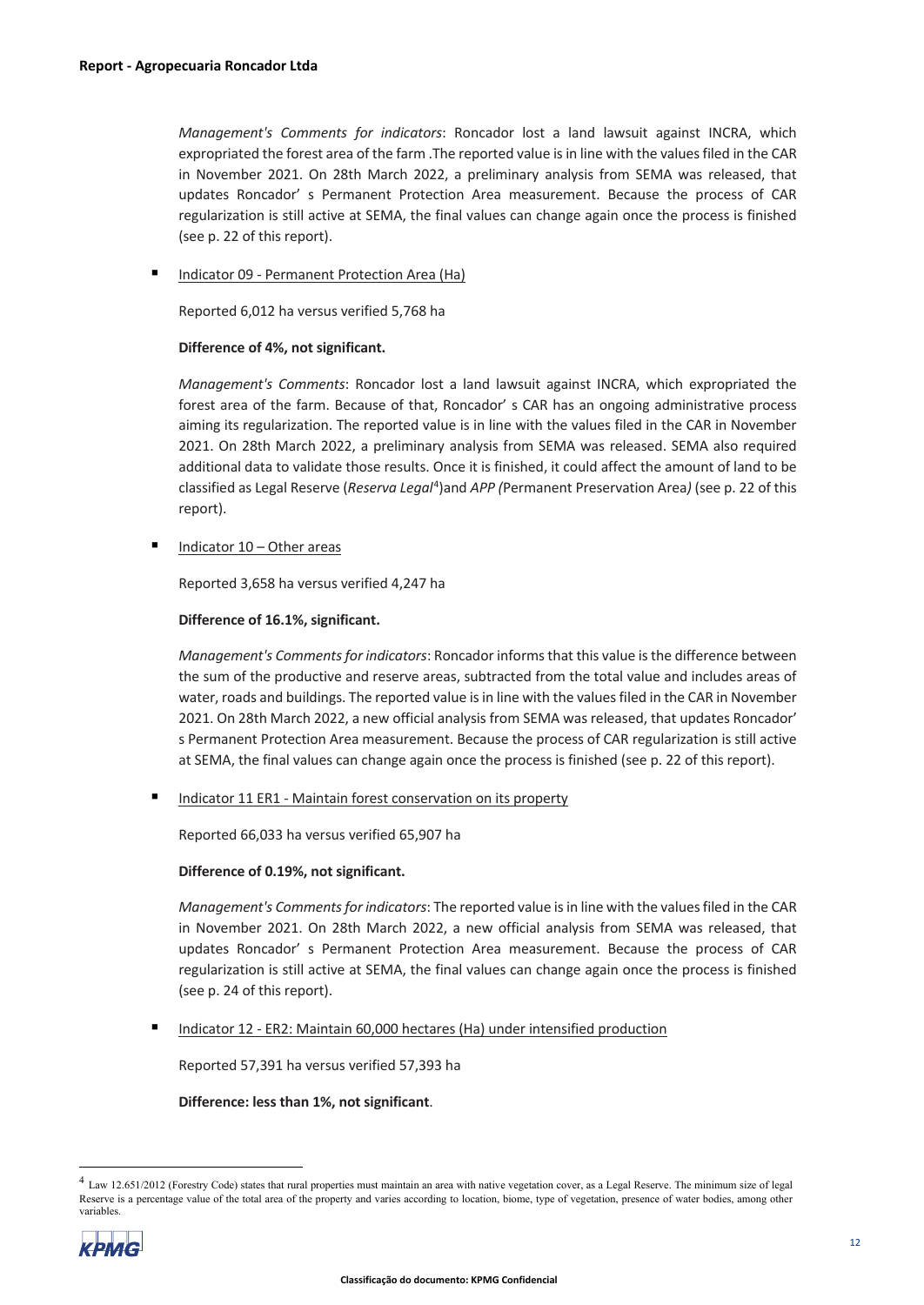*Management's Comments*: It was explained that the deviation occurred due to human error. The data did not need to be adjusted, as it presented a non-significant deviation according to the adopted premise (see p. 24 of this report).

 Indicator 15 - Supporting documentation for ER2: Hectares (Ha) converted from pasture to agriculture and corrective actions

Reported 510 ha versus verified 524 ha.

#### **Difference of 2.7%, not significant**.

*Management's Comments*: It was informed that the divergence identified occurs due to the existence of unproductive areas. Thus, the correct value is the one reported, of 510 ha. The point was considered addressed (see p. 25 of this report).

Indicator 16 - Supporting documentation for ER2: - Hectares (Ha) of pasturehave been restored

Reported 205 Ha versus verified 218 Ha.

#### **Difference of 6%, significant**.

*Management's Comments*: It was explained that the deviation occurred due to human error, and an adjustment to the report was requested (see p. 26 of this report). .

Indicator 19 - Total soy production (t)

Reported of 98,155 t versus verified of 97,543 t.

#### **Difference of 0.6%, not significant**.

*Management's Comments*: It was informed that the difference reflects the "loss" of soy in the warehouse (sum of damaged items). The deviation was not considered significant, according to the adopted premise (see p. 27 of this report).

Indicator 24 -  $CO<sub>2</sub>$  emissions (tCO<sub>2</sub>)

Reported -71,667 tCO<sub>2</sub> versus verified -61,226 tCO<sub>2</sub>

#### **Difference of 14.5%, significant**.

*Management's Comments*: Values were presented only for the 2019/2020 crop year. For the year 2020/2021, the emissions inventory is under preparation and was not considered in this report (see p. 28 of this report).

Indicator 29 - Hectares under Pasture-Crop Integration in Pioneira (ILP or ICL)

Reported 5,000 Ha versus verified 2,315 Ha

### **Difference of 53%, significant**.

*Management's Comments for indicators*: It was explained that Pioneira Farm has operational control of SLC Agrícola and therefore Roncador can store outdated information (see p. 31 of this report).

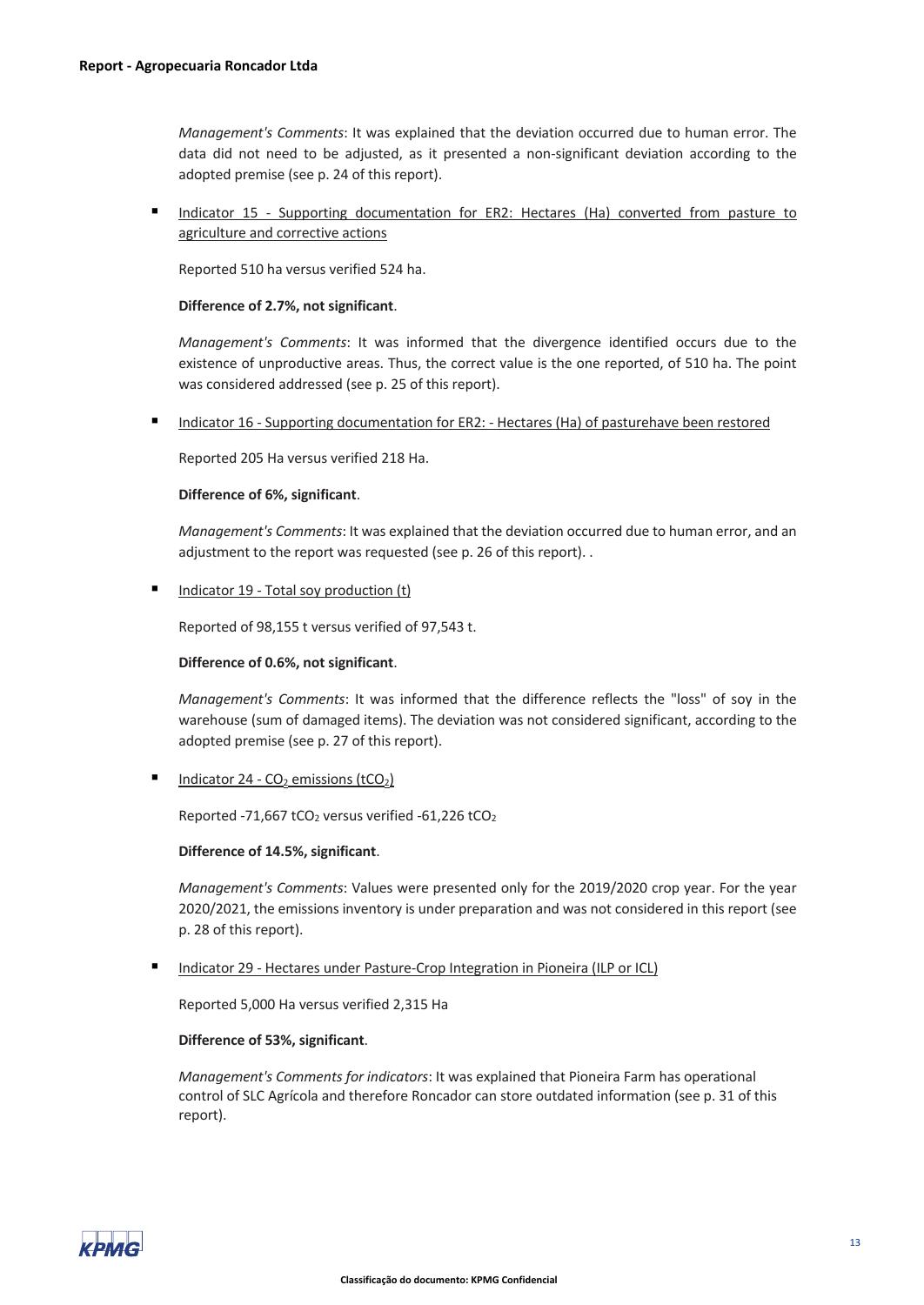Indicator 30 - Soy productivity in Pioneira (bags/Ha):

Reported 64 bags/Ha versus verified 65.13 bags/Ha

#### **Difference of 1.7%, not significant**.

*Management's Comments for indicators*: It was explained that Pioneira Farm has operational control of SLC Agrícola and therefore Roncador can store outdated information (see p. 31 of this report).

Indicator 31 - Cattle productivity at Pioneira (AU/Ha)

Reported 1.82 AU/Ha versus verified 2.89 AU/Ha

# **Difference of 37.94%, significant**.

*Management's Comments*: It was informed that the cattle productivity value has changed because the indicator had been built based on an outdated area value (see p. 31 of this report)

Furthermore, for 01 indicator Roncador the necessary evidence for concluding the effectiveness or not of the control, was not available:

**Indicator 24 - CO<sub>2</sub> emission (tCO<sub>2</sub>)**: The inventory equivalent to the 2020/2021 crop year is being prepared and will be finalized in the second half of 2022. For the crop year 2019/2020 the information was made available and verified (see p. 28 of this report)

Finally, other non-mandatory opportunities for improvement were identified:

#### *Table 3 – Other Improvement Opportunities*

Non-mandatory suggestions identified by KPMG for its control management improvement.

| #  | <b>Topic</b>                                                                                                                                                                                                                                                                                                                           | <b>Identified Issues</b>                                                                   | <b>Recommendations</b>                                                                                                                                      |
|----|----------------------------------------------------------------------------------------------------------------------------------------------------------------------------------------------------------------------------------------------------------------------------------------------------------------------------------------|--------------------------------------------------------------------------------------------|-------------------------------------------------------------------------------------------------------------------------------------------------------------|
| 01 | During the verification, outdated IBAMA<br><b>Suppliers</b><br>Embargo Clearance Certificates <sup>5</sup> ("CNE" or<br>"DCC") with expired expiration dates were<br>provided to the cattle suppliers.<br>not applicable, because every time a new<br>purchase is made from a cattle supplier, the<br>certificate is already reissued. |                                                                                            | It is recommended:<br>Periodic monitoring of<br>$\checkmark$<br>these documents beyond<br>the time of purchase.                                             |
|    |                                                                                                                                                                                                                                                                                                                                        | Roncador explained that this recommendation is                                             | If suppliers are found to<br>$\checkmark$<br>be on the IBAMA list<br>later, they cannot be<br>eligible to a new contract<br>until the point is<br>addressed |
| 02 | Agriculture<br>Control                                                                                                                                                                                                                                                                                                                 | Remedial measures for areas converted from<br>pasture to agriculture and restored pastures | A written record of the number of<br>inputs applied for soil corrective<br>measures is recommended.                                                         |

<span id="page-5-0"></span><sup>5</sup> If IBAMA, Brazilian Environmental Authority, condemns an establishment for deforestation or for other environmental crime, it issues am administrative measure called "*embargo*". *Embargo* from IBAMA means that a person or legal entity is prohibited to keep operating due to environmental reasons. The list is publicly available and updated daily.